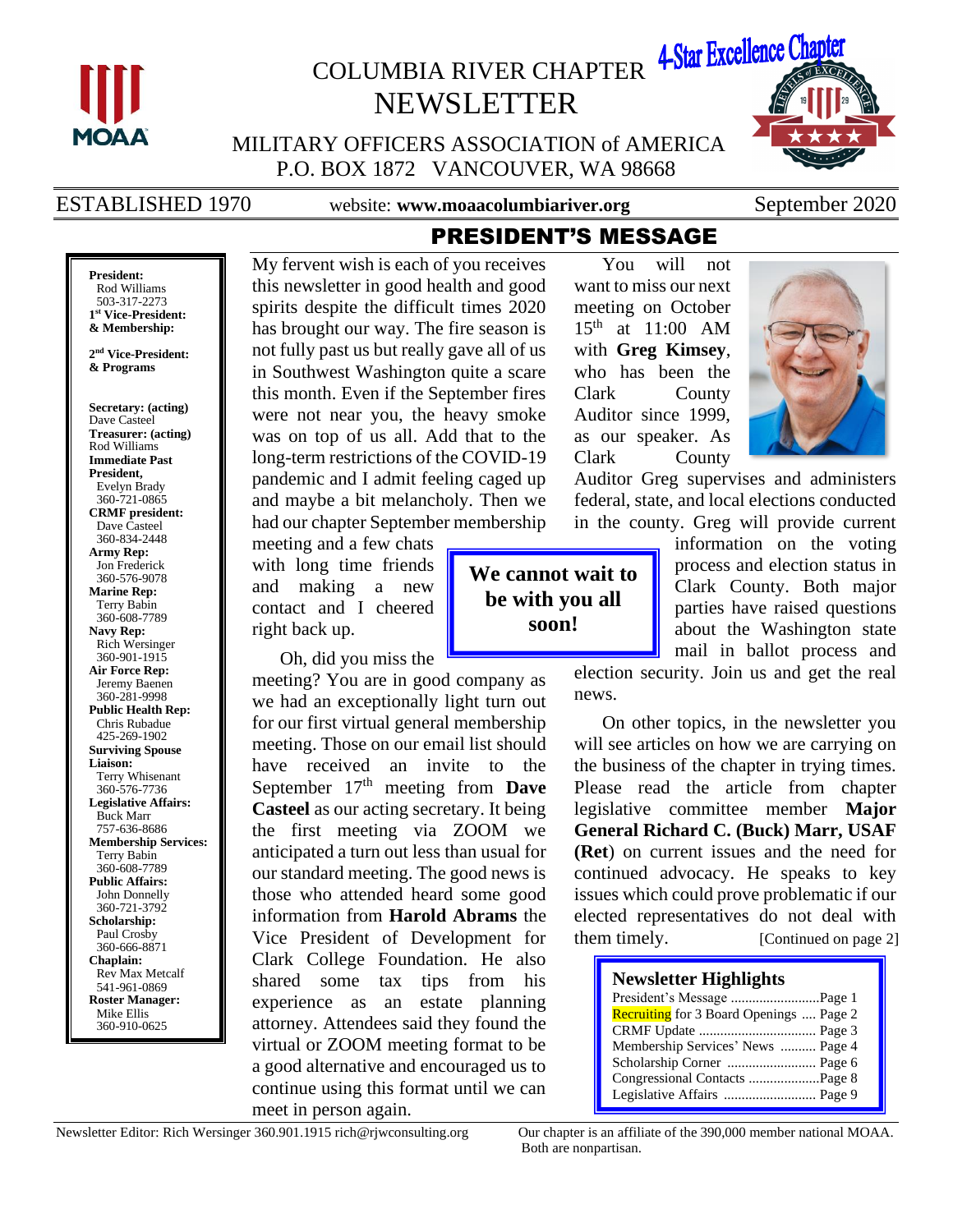#### President's Message continued

I encourage each of you to go to the national MOAA web site at [WWW.MOAA.org](http://www.moaa.org/) follow the links to the advocacy pages and use the links provided to send messages or call our congressional representatives about issues you support. You will also see an article from our scholarship committee chair, **Colonel Paul Crosby, USAF (Ret)** listing the four scholarship recipients for this year. On a related matter, see an article from our continuously busy President of the Columbia River MOAA Foundation (CRMF), **Colonel Dave Casteel, USAF (Ret)** announcing a scholarship fund raising effort. We hope through this effort we can recoup most of the donations we normally receive from our members at the September targeted fund raising activities. Please consider giving as you normally would (and maybe a bit more.)

Be safe and please take care of each other until we can meet again. If you have not seen one of your chapter friends in a while, give him/her a call and check in. Pass along any member news or information where the chapter can assist to any of the chapter leaders listed on the front page. Never stop serving!

> **Rod Williams President**



### *Chapter Volunteers Needed by Rod Williams*

Presently we have **three openings** on the board:

#### **Vice President, Treasurer, Secretary.**

All our members have leadership experience and could capably fill any vacant roles.

Many of our spouses also bring skills and experience which make them excellent candidates. We encourage you to volunteer, too.



The frequently repeated idiom "it takes a village" is especially true about our chapter. It takes many hands to carry the load and not be a heavy burden on any one person.

- **Vice President** can be tailored to fit any willing and able applicants to help us with programs, membership, recruiting, and advocacy activities.
- **Secretary** some computer skills but does not have to an expert.
- **Treasurer –** does not require an accountant. Balancing and maintaining a checking account is the key skill.

There are written procedures and years of documented practice for both the Secretary and Treasurer roles. If you think you can help, contact me, Rod Williams (503) 317-2273 or rodwill50@hotmail.com

## **We need you!**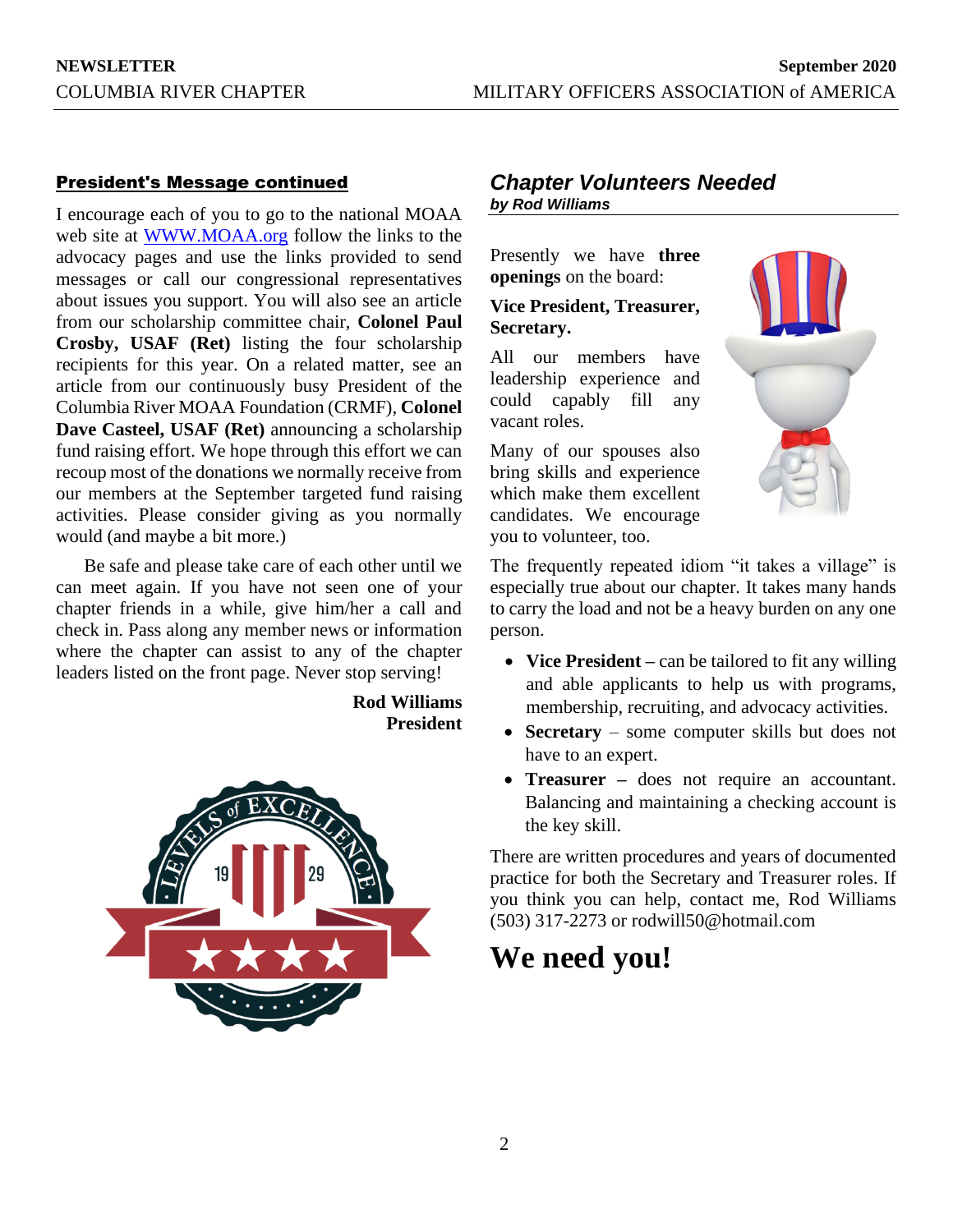#### COLUMBIA RIVER CHAPTER MILITARY OFFICERS ASSOCIATION of AMERICA

### *CRMF September 2020 Update by Dave Casteel*

Dave Casteel [\(shilohcamas@comcast.net](mailto:shilohcamas@comcast.net) or [CRMFpresident@comcast.net\)](mailto:CRMFpresident@comcast.net)

By now, you should all have received the letter asking for your support of our fall scholarship fundraising effort. As you know, we have not been able to meet socially as a chapter since our January annual meeting and election of officers. It's been way too long! I was really hoping we could all meet in person at our Fall Annual Scholarship fundraising BBQ and have a joyous reunion—but it was not to be. Looking back, it was just three years ago we had ash showering down on us, and this year the smoke was so bad we couldn't have had the BBQ even if we were in Phase Three. By the time you read this, the smoke will be gone, and I hope COVID-19 is also. Not having the barbecue meant not being able to see all our MOAA friends; not handing out the Five Star MOAA awards for Newsletter and Website excellence; and not receiving your generous scholarship donations.

Even if donations from this appeal equal the three year average receipt at the in-person BBQ, the CRMF will still end the year with assets slightly below the three year reserve requirement. Without this appeal, we will be well below our three year reserve requirement. The loss of these donations diminishes our future ability to continue to support our scholarship recipients at a level to which we are accustomed.

We ask your understanding and support of this appeal. In this newsletter, we are announcing the names of this year's four scholarship recipients, and very much hope we can all meet in December to celebrate and meet these deserving men and women.

On another note, I hope all of you have linked your Fred Meyer Rewards card to the Columbia River MOAA Foundation (CRMF) and did the same with your SMILE.AMAZON.com account. It all adds up and it is an easy way for you to make a difference that counts. If you want to sign up and can't locate the instructions, please let me know.

I really hope to see all of you again very soon.

**Dave Casteel**

|                                                                                                                | Give 50* for our 50 <sup>th</sup> Chapter Anniversary!                                                                                                                                                                                                  |
|----------------------------------------------------------------------------------------------------------------|---------------------------------------------------------------------------------------------------------------------------------------------------------------------------------------------------------------------------------------------------------|
| veteran students at Clark and WSU-V                                                                            | Please find $\frac{1}{2}$ (check $\frac{1}{2}$ methods in explored to support chapter scholarships for deserving                                                                                                                                        |
| (circle one)<br>Please contact me concerning other ways to give. YES NO (circle one)                           | I agree to have my name(s) and in Memory of (without \$ amount) listed in the newsletter as a donor: YES NO                                                                                                                                             |
| Name: 2008. 2008. 2010. 2010. 2010. 2010. 2010. 2010. 2010. 2010. 2010. 2010. 2010. 2010. 2010. 2010. 2010. 20 |                                                                                                                                                                                                                                                         |
| donate).                                                                                                       | *Note, we encourage and will gladly accept donations in multiples of \$50.00 (or any amount you are willing to<br>$D_{0.989}$ mail vour donation (with the above information) to: Columbia $\overline{D}$ iver MOAA Foundation (CDME) at $\overline{D}$ |

Please mail your donation (with the above information) to: Columbia River MOAA Foundation (CRMF) at PO Box 1872, Vancouver, WA 98668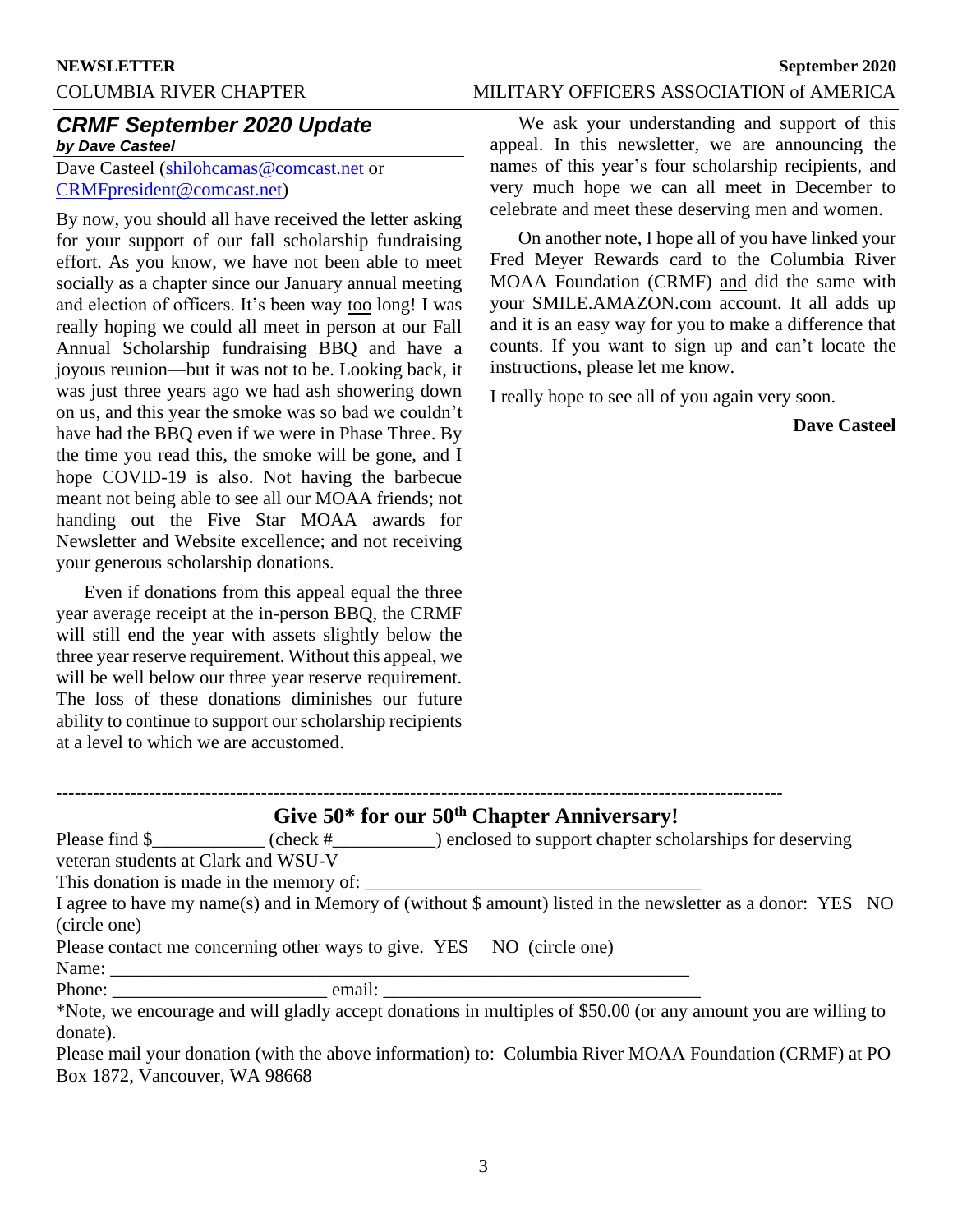#### COLUMBIA RIVER CHAPTER MILITARY OFFICERS ASSOCIATION of AMERICA

#### *Membership Services' News by Terry Babin*

The Pandemic, and steps each of us individually and collectively must take for safety, have created unusual challenges. The public safety challenges have also added to the Columbia River Chapter's challenge of having sufficient participation in leadership roles. While I leave it to our Chapter President to outline the needs, I feel that I should weigh-in on the appeal for help. Priority is to fill vacant key officer positions. Next is having adequate leadership to cover key functions—like Membership Services.

One of the primary functions of the Membership Services Committee is the "Keeping Connected" semiannual phone call program. We probably needed this program more than ever this past spring, and now need to get it going for this fall if possible. Unfortunately, last February, I was hospitalized with what turned out to be an unexpected long-term health issue for which I continue to receive intensive treatments. I had, therefore, to resign my position as Membership Services Committee Chairman.

To date we have no one who has volunteered to cover the part of my previous responsibilities as the Keeping Connected Call Coordinator—a function I am currently unable to do. Almost everything is set up to resurrect the program. Basic knowledge of EXCEL spreadsheet use, and using e-mail are the only two technical items involved. Most messages to callers and the Final Call Report are set up as templates requiring only updates to the information unique for a call series. I can "coach" a Call Coordinator through the steps; just cannot provide the availability for oversight to work with the callers and consolidate the call results for forwarding to the Executive Board for action after the month-long call series. There are detailed notes and instructions in the Committee's Desktop Procedures Manual.

If you can help, please let our Chapter President know. If you would like more information about what is involved, and the time/effort needed, before deciding to call our President, then call me ((360) 608-7789).

#### Vancouver Barracks Post Cemetery

The administration and management of the Post Cemetery (just off Interstate-5 and Fourth Plain Avenue in Vancouver; near the VA Campus) has been transferred from the Department of the Army to the Veterans Administration. Current information on burial eligibility and procedures for requesting burial at the cemetery can be found on the VA website under the cemeteries tab. Hopefully, several problems encountered in recent years, the confusion about burial sites being available, and eligibility will not reoccur.

### Dependent Military Identification (ID) Cards

Check the expiration date on your Dependent ID card(s). Expiring before November 1, 2020, or shortly thereafter?

Latest advisory I received indicated that there is at least a 30-day waiting period for dependents of retirees (including Surviving Spouses) to get a renewal and DEERS update (includes Tricare coverage when applicable). Call the Reserve Center in Vancouver at (719) 366-5402 to get the latest information on card renewals, and procedures. New card issue and renewals are now by appointment only—NO more walk-ins. If trying to make an appointment, you will probably be prompted to leave a voicemail. Expect several days before receiving a return call to set the date and time for the appointment.

[Continued on page 5]

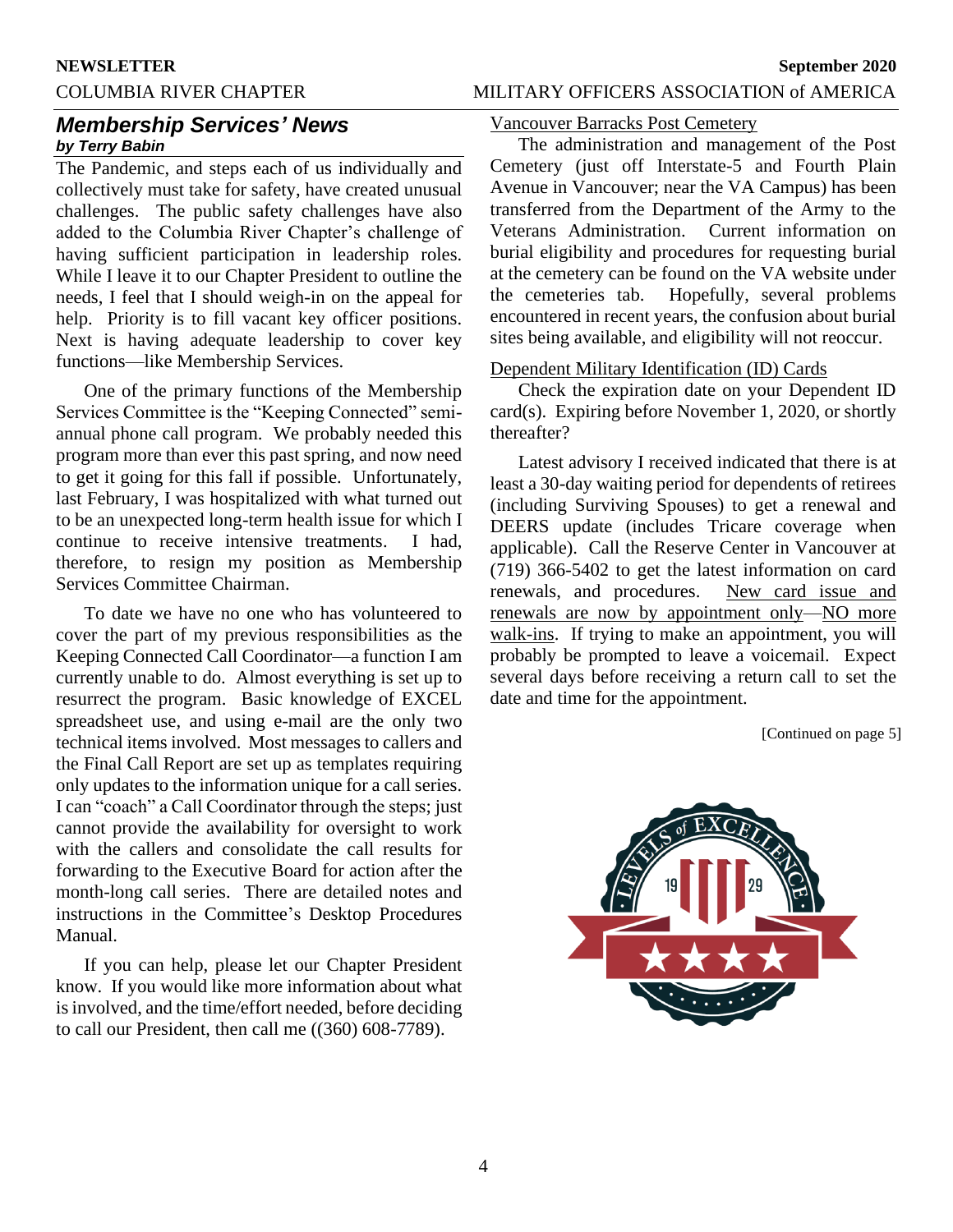#### Membership Services' News continued

#### Death of a Surviving Spouse

If you are a Survivor receiving annuity payments from the government, make sure a family member or personal representative know that upon your death, prompt notification needs to be made to the following agencies:

Survivor Benefits' Plan (or equivalent) recipients:

| Army, Navy, Marine, and Air Force:      | 1-800-321-1080 |
|-----------------------------------------|----------------|
| NOAA and Coast Guard                    | 1-800-772-8724 |
| <b>US Public Health Service</b>         | 1-800-638-8744 |
|                                         |                |
| Civil Service (Office of Personnel Mgt) | 1-888-767-6738 |
| <b>Social Security</b>                  | 1-800-772-1213 |
| <b>Veterans Administration</b>          |                |

These are the listing I presently have on file. If you know of any recent changes, please let me know.

**Terry Babin**

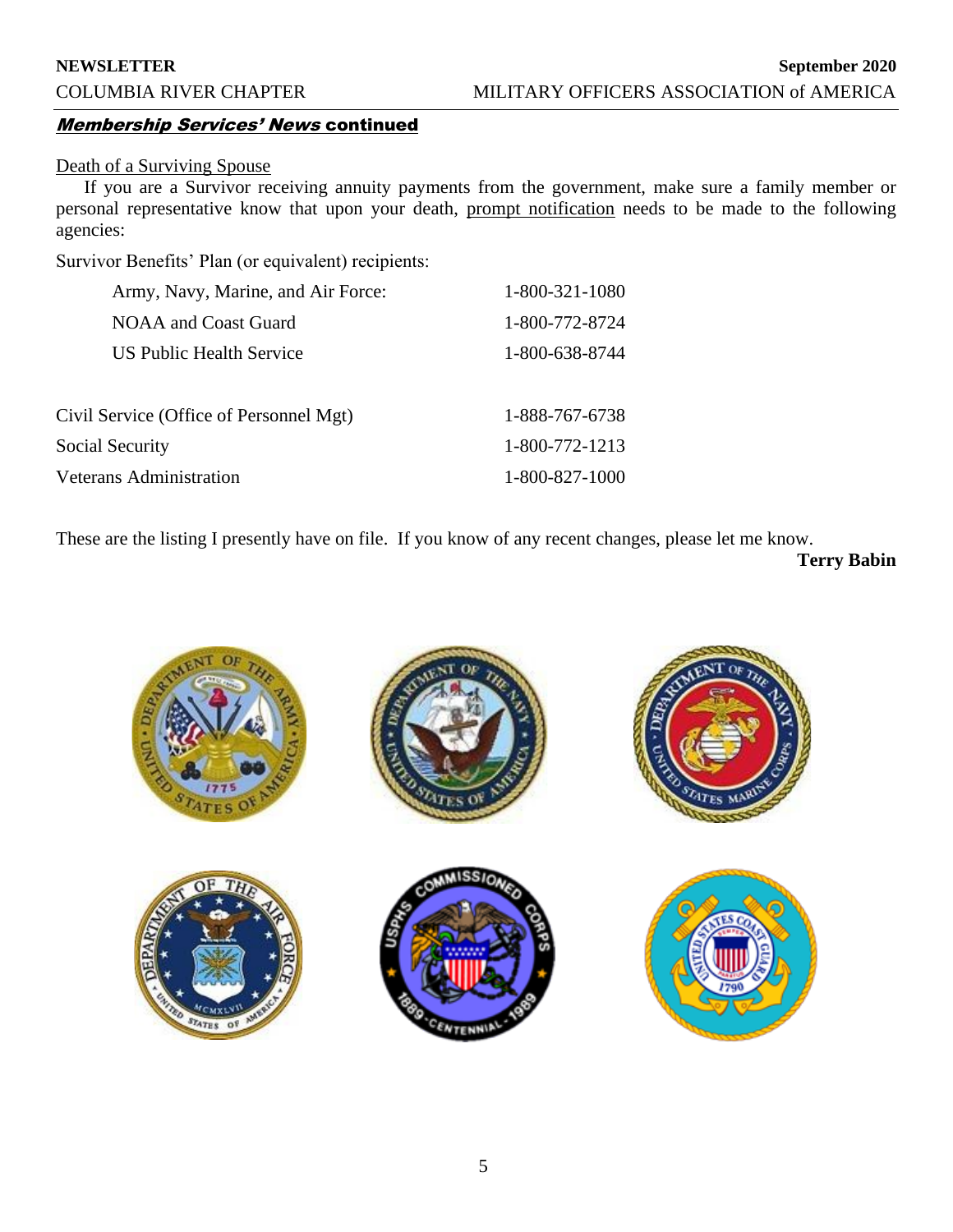#### COLUMBIA RIVER CHAPTER MILITARY OFFICERS ASSOCIATION of AMERICA

#### *Scholarship Corner 2020 by Paul Crosby*

It is September and I have the pleasure to introduce the Chapter's four 2020-2021 school year Clark and WSU-Vancouver scholarship recipients.

It doesn't look like you or I will meet the scholarship recipients before the chapter's holiday social now planned for December 6th. We can hope that we will be able to meet and greet at that time.

Here are the recipients of all four scholarships for this school year:

| <b>Clark College Scholarships</b> |             |                       |
|-----------------------------------|-------------|-----------------------|
| Emma Johnson                      | Pre-Nursing | <b>Colonel James</b>  |
|                                   |             | <b>Chriss</b>         |
| <b>Frank Bowers</b>               | Music       | <b>Colonel Daniel</b> |
|                                   |             | Doty                  |
| Erin Lysne                        | Geology     | Captain Robert        |
|                                   |             | Fenning               |
| <b>WSO-Vancouver Scholarship</b>  |             |                       |
| <b>Travis Davis</b>               | Nursing     | Colonel Paul          |
|                                   |             | and Ivadell           |
|                                   |             | Crosby                |

I am optimistic that each of them will have the opportunity to tell us more about themselves at the holiday social or in the coming months at a chapter meeting.



#### *What You Should Know About a New \$300 Charitable Tax Deduction By:Shane Ostrom, Lt.Col.,USAF (Ret), CFP*

#### **SEPTEMBER 23, 2020**

Have you heard the news? With all the changes in the financial world due to the virus, maybe this one slipped by you.

For those of you who use the standard deduction, when you fill out your IRS form 1040 for 2020, you will be allowed to write off up to \$300 — cash only from income for a charitable deduction. The definition of "charitable organization" will be specific; it appears donor advised funds and certain organizations that support charities won't qualify. (This is not available to itemizers.)

The 2020 IRS forms have not been released yet, so this is the predicted game plan:

[The IRS Form 1040](https://www.irs.gov/pub/irs-dft/f1040--dft.pdf) will have a new line to insert your charitable contribution. On the draft form 1040 for 2020, it is line 10b on the front of the form. It will be an "above-the-line" reduction in your income and establishes your Adjusted Gross Income (AGI). It appears, but is not yet verified, that you will get \$300 per form 1040, not \$600 per joint filing.

This provision also appears to only be available in 2020. Don't count on it repeating next year. Standard deductions for 2020 are \$12,400 for singles and \$24,800 for joint filers.

With this provision, you can get up to \$300 off your income for the year. For those of you crunching the numbers, this does not mean big bucks. But hey, it's something, right? [Consider donating it to your MOAA](https://www.moaa.org/content/forms/donate-now/)  [charities](https://www.moaa.org/content/forms/donate-now/) or to your local chapter's charitable efforts.

The exact details and how all of the rules will work are not yet known. Consult your tax specialist for more details as details are released.

(From MOAA website 25 September 2020)

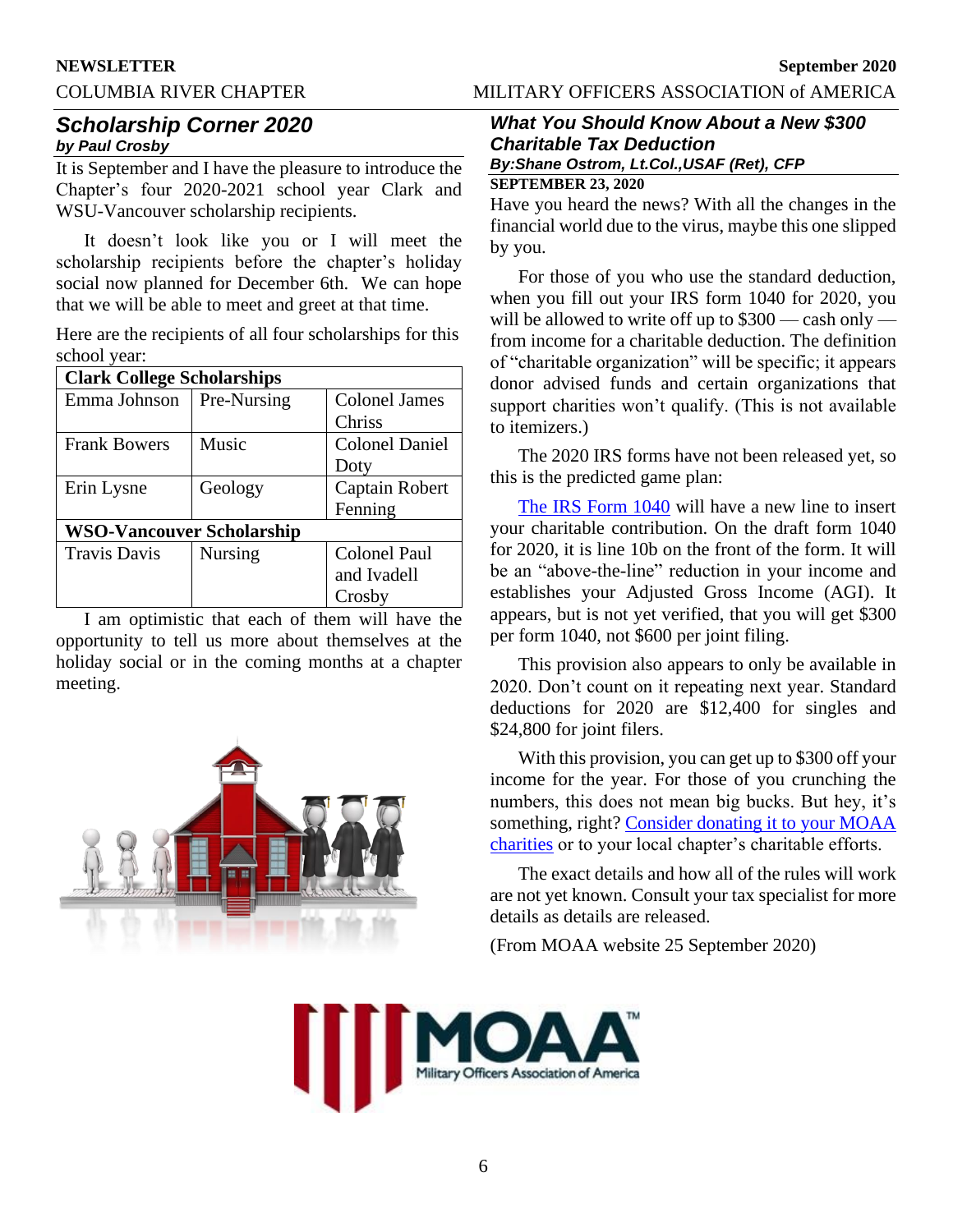## *Chapter ~ Membership Eligibility*

Chapter membership is open to active duty, National Guard, Reserve, retired, and former commissioned officers and warrant officers of the following uniformed services: Army, Marine Corps, Navy, Air Force, Coast Guard, Public Health Service, and National Oceanic and Atmospheric Administration. Surviving spouses of deceased officers are also eligible to join.

### *Columbia River Chapter ~ Affiliate*

Our chapter is an affiliate of the 390,000 member national MOAA which is the nation's largest and most influential association of military officers. MOAA and the chapter are nonprofit, politically nonpartisan organizations. Our chapter is an IRC 501(c)19 war veterans organization.

#### *Newsletter Editor*

Our Chapter Secretary coordinates calendar inputs and newsletter distribution.

Newsletter Editor: **Rich Wersinger**. You can contact him at 360-901-1915 or e-mail him at rich@smplyexplainit.com.

#### *Newsletter Distribution*

We continue to distribute our newsletter by e-mail. If you are receiving this via postal service and would prefer e-mail please notify **Rod Williams**, our Chapter President at 503-317-2273 or [rodwill50@hotmail.com.](mailto:rodwill50@hotmail.com)





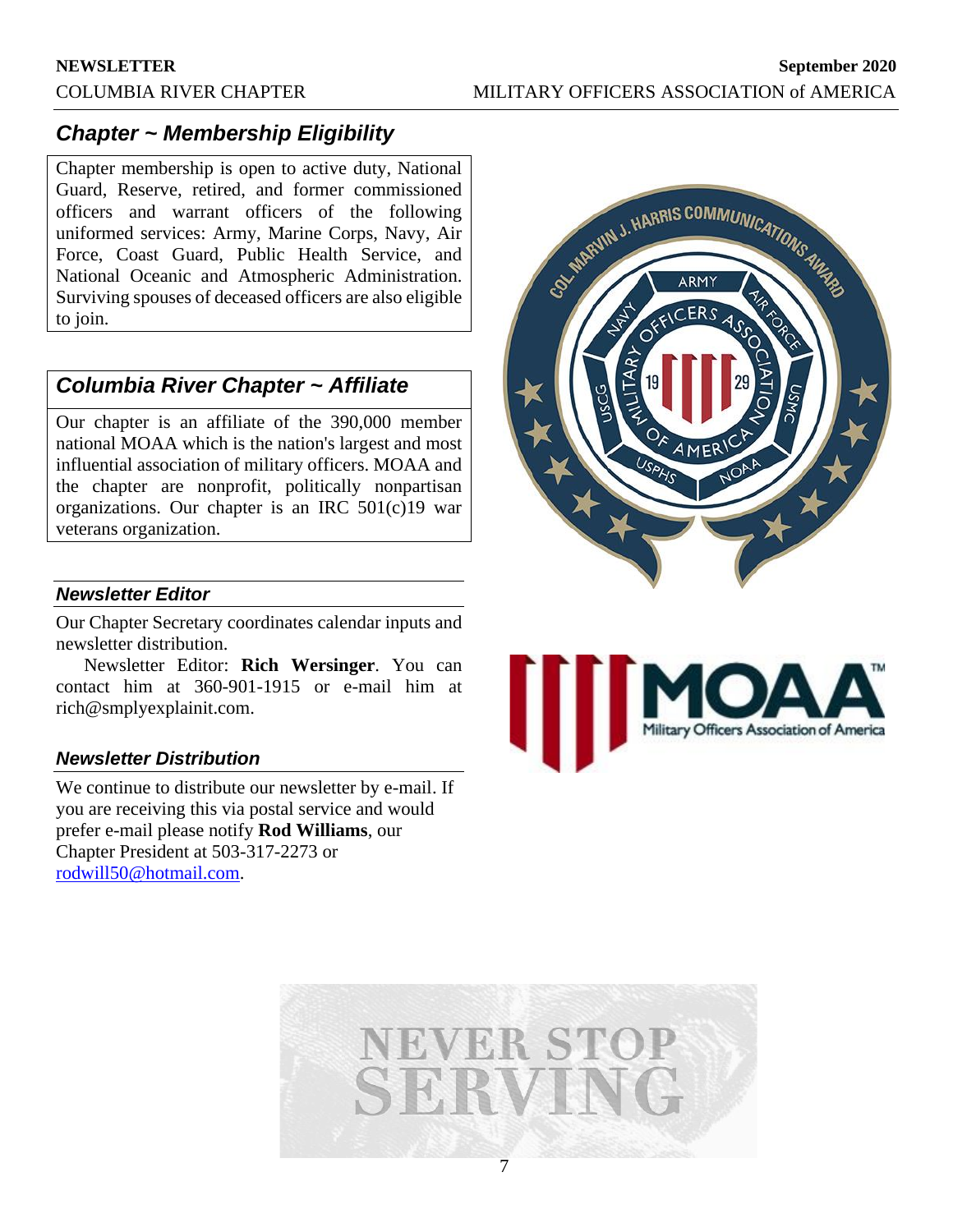

## **Legislative Contacts**

#### MOAA Legislative Action Center

http://www.moaa.org/Legislative/

MOAA Capitol toll free hotline at 1-866-272-6622

#### White House

**Position 2**

Comments: 202-456-1111 Switchboard: 202-456-1414 FAX: 202-456-2461 E-mail: comments@whitehouse.gov

### Congresswoman Jaime Herrera Beutler Washington's 3rd Congressional District

http://herrerabeutler.house.gov/

| Washington, DC Office:                           | Vancouver, WA Office:        |  |
|--------------------------------------------------|------------------------------|--|
| U.S. House of Representatives                    | O.O. Howard House            |  |
| 1107 Longworth House Office                      | 750 Anderson Street, Suite B |  |
| <b>Building</b>                                  | Vancouver, WA 98661          |  |
| Washington, DC 20515                             | Phone: (360) 695-6292        |  |
| Phone: (202) 225-3536                            | Fax: (360) 695-6197          |  |
| Fax: (202) 225-3478                              |                              |  |
| Contact Congresswoman Herrera Beutler via email: |                              |  |

https://herrerabeutler.house.gov/contact/

U.S. Senator Maria Cantwell http://cantwell.senate.gov/

The U.S. Government's Portal: http://www.usa.gov/ U.S. Senate: http://www.senate.gov/

U.S. House of Representatives: http://www.house.gov/



| WASHINGTON, DC                                                                         | <b>SW WASHINGTON</b>     | <b>SEATTLE, WASHINGTON</b> |
|----------------------------------------------------------------------------------------|--------------------------|----------------------------|
| 511 Hart Senate Office Building                                                        | The Marshall House       | 915 Second Avenue          |
| Washington, DC 20510                                                                   | 1313 Officers Row        | Suite 3206                 |
| 202-224-3441                                                                           | Vancouver, WA 98661      | Seattle, WA 98174.         |
| 202-228-0514 - FAX                                                                     | 360-696-7838             | 206-220-6400               |
| 202-224-8273 - TDD                                                                     | $360 - 696 - 7844 - FAX$ | 206-220-6404 - FAX         |
| Contact Senator Cantwell via email: https://www.cantwell.senate.gov/contact/email/form |                          |                            |

#### U.S. Senator Patty Murray http://murray.senate.gov/

786-7872

| WASHINGTON, DC                     | <b>SW WASHINGTON</b>        | <b>SEATTLE, WASHINGTON</b>    |
|------------------------------------|-----------------------------|-------------------------------|
| 154 Russell Senate Office Building | The Marshall House          | 2988 Jackson Federal Building |
| Washington, D.C. 20510             | 1323 Officer's Row          | 915 Second Avenue             |
| Phone: $(202)$ 224-2621            | Vancouver, Washington 98661 | Seattle, WA 98174             |
| Fax: (202) 224-0238                | Phone: (360) 696-7797       | Phone: (206) 553-5545         |
|                                    | Fax: (360) 696-7798         | Toll Free: (866) 481-9186     |
|                                    |                             | Fax: (206) 553-0891           |

Contact Senator Murray via email: https://www.murray.senate.gov/public/index.cfm/contactme

786-7976

#### **Vancouver Area Washington State Legislative Districts and Representatives Legislator District 49 District 17 District 18 District 14 District 20 Senator** Annette Cleveland 786-7696 Lynda Wilson 786-7632 Ann Rivers 786-7634 Curtis King 786-7626 John Braun 786-7638 **Representative, Position 1** Sharon Wylie 786-7924 Vicki Kraft 786-7994 Brandon Vick 786-7850 Chris Corry 786-7810 Richard DeBolt 786-7896 **Representative,**  Monica Stonier Paul Harris Larry Hoff Gina Mosbrucker Ed Orcutt

786-7812

Note: All phone numbers are 360 area code, except where otherwise noted. Toll free **1-800-562-6000** More info at www.leg.wa.gov/legislature

786-7856

786-7990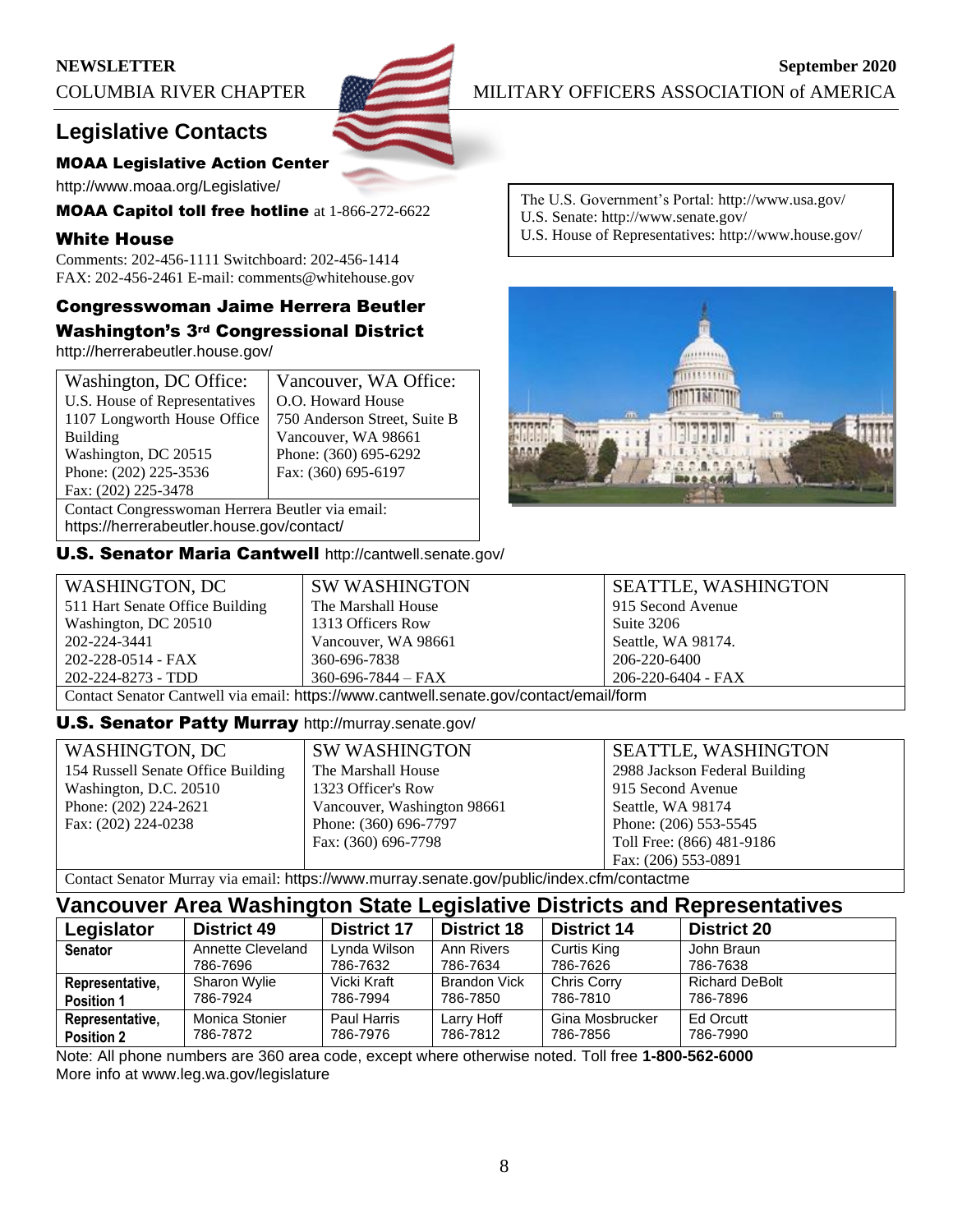#### COLUMBIA RIVER CHAPTER MILITARY OFFICERS ASSOCIATION of AMERICA

### *Federal Legislative Update: by Buck Marr*

"Our best weapon remains an engaged membership; keep reaching out to your lawmakers, encourage fellow members and others to do the same, and help us find success in another critical stretch of our history." -Col Dan Merry, USAF (Ret) MOAA VP of Government Relations September 1, 2020.

Anybody notice life has changed in 2020? It is unlikely that 2020 will go down as anybody's favorite. One thing that has not changed is the ongoing requirement to fulfill MOAA's Advocacy Mission…federal and state. As a matter of fact, it is even more important in these turbulent times than ever before.

The word "advocacy" is overworked, losing its intended meaning and importance. In short, "advocacy" is the act of speaking out on behalf of another person or group of people. Through advocacy we MOAA-ites hope to ensure that the voices of veterans and their families are heard on issues of importance to them. Through articulate and frequent group advocacy, we want those who represent us in the government to protect and support the views of our constituency when decisions are made affecting their lives.

As a perennial 5/4-Star Level of Excellence Chapter, our members need to be leaders in advocating for our military constituency. Times are tough. The pandemic and the election season alone are creating havoc in every corner of our Nation. The federal legislative process is grinding forward in virtual anonymity. Decisions are being made with less scrutiny and debate by Congressional members who have the lowest military experience in the past 30 years. Less than 2% of the Congressional staffers have military experience.

The raucous Federal legislative landscape demands we double down on our advocacy for three big reasons: the November elections present the possibility of an Administration change with inherent budget priority shifts; the distinct possibility of not having a FY21 budget with a governmental shutdown at the end of FY20; and, a series of concurrent resolutions funding minimal government operations for the remainder of 2020. We must

remember that Congress in 14 of the last 19 years has failed to pass a budget, choosing to pass Continuing Resolutions instead.

We all remember the catastrophic impact the 2019 CR's caused for the Coast Guard? Lawmakers generally don't understand the painful impact of these scenarios on the entire cross section of military personnel—past and present.

#### **Here is a list of "top shelf" current issues which we must advocate for in force:**

The NDAA is a priority for Congress. It is the single most important document in our federal advocacy world. If Congress gets a bill to the President, it will be the  $60<sup>th</sup>$  year in a row Congress has gotten this legislation to the President on time. MOAA's Summer Storm campaign focused on healthcare concerns like military treatment facility downsizing, medical billet cuts, realignment of treatment facilities to the Defense Health Agency. Keep your eye on these.

**Update**: On Sept 22, the House passed a stopgap continuing resolution Bill which would keep the government open including the Department of Defense until Dec 11. If the Senate passes the bill it goes to the President for signing. The downside is that it effectively pushes talks about federal spending onto a lame duck Congress who is already immersed in numerous contentious issues, pre-election give and take plus a high-stakes fight over filling a vacancy on the Supreme Court. It is imperative we not let numerous red-letter veteran issues get lost in the legislative whirlwind.

Another very important healthcare issue is flying somewhat under the radar. TRICARE contracts are scheduled for recompete with new contracts in place in 2022. The Request for Proposals indicate a desire by the government to improve patient access and quality of care but also have appeared to create the possibility for large beneficiary costs with confusing care networks.